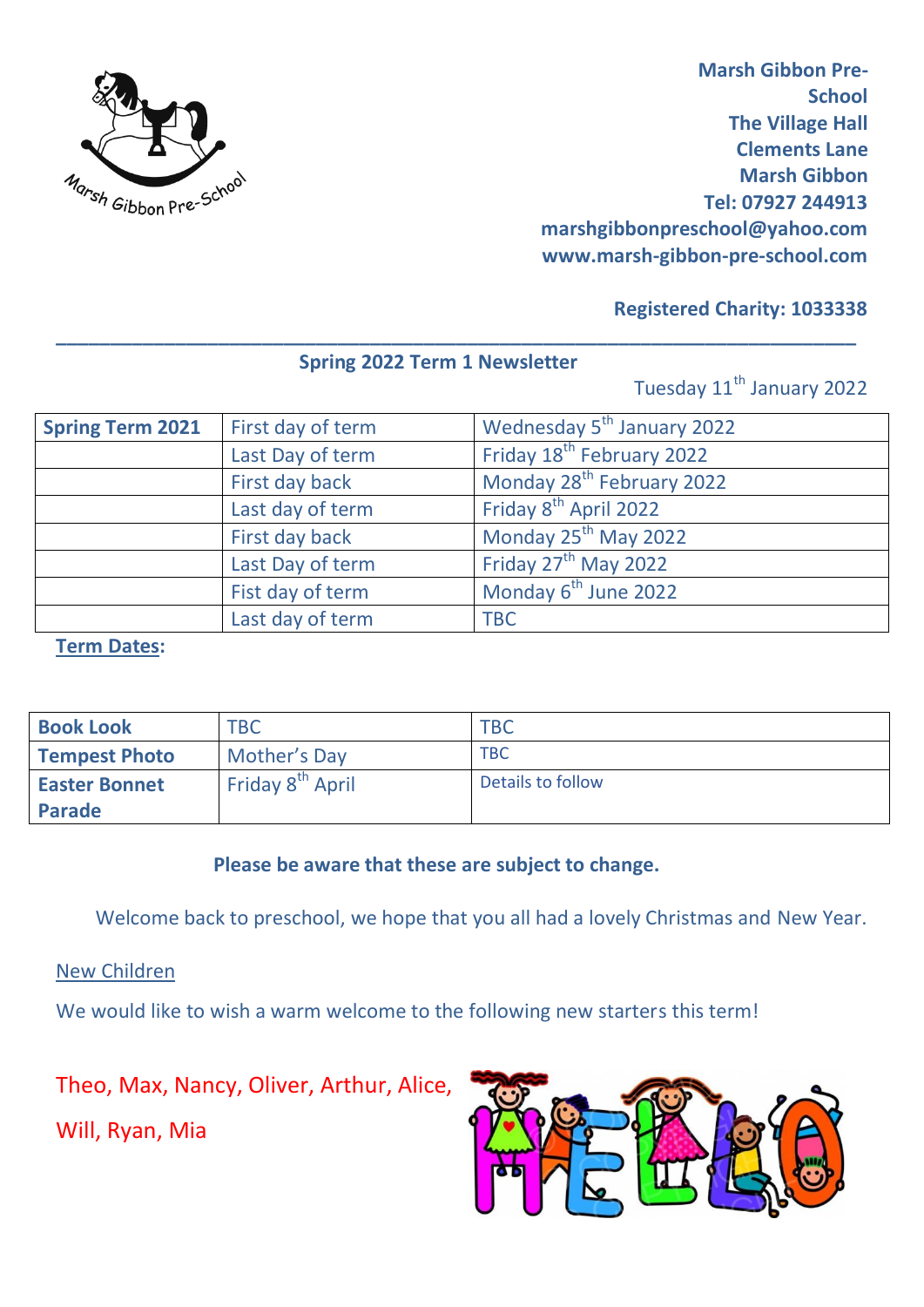#### **Just some little things**

We ask that you adhere to social distancing at all times during your time on the premises, please ensure that you arrive on time for your sessions as delays can be disruptive to our day. Staff are carrying out extra cleaning and late arrivals can make this difficult to maintain our high standards.

Please ensue that you wear a mask when on the preschool site, this protects yourself and others, we have face masks available if needed. Following on from recent Covid news we will continue with the latest Government advice and will update you of any new changes.

Please can we also take care not to park outside the front of preschool, it has been brought to my attention that some attending the setting are driving without due care when in the car park. The area outside the front of preschool is no longer to be used as a car park, please use the parking available to the side of the building.

#### **Pre-School News**

Our Santa float also did amazing, this yearso thank you for all of you who came out to support preschool, we raised a total of £395.

We have also received a lovely cheque from the manor farm of £700, this will go towards improving our garden space.

This term we welcome two new members of staff, Charlotte our early years practitioner and Carla our preschool assistant, please do say hello. We have also sadly said goodbye to our wonderful Balli, she has been here at Marsh Gibbon Preschool for 8 years, we wish her all the best.

#### **Our Approach**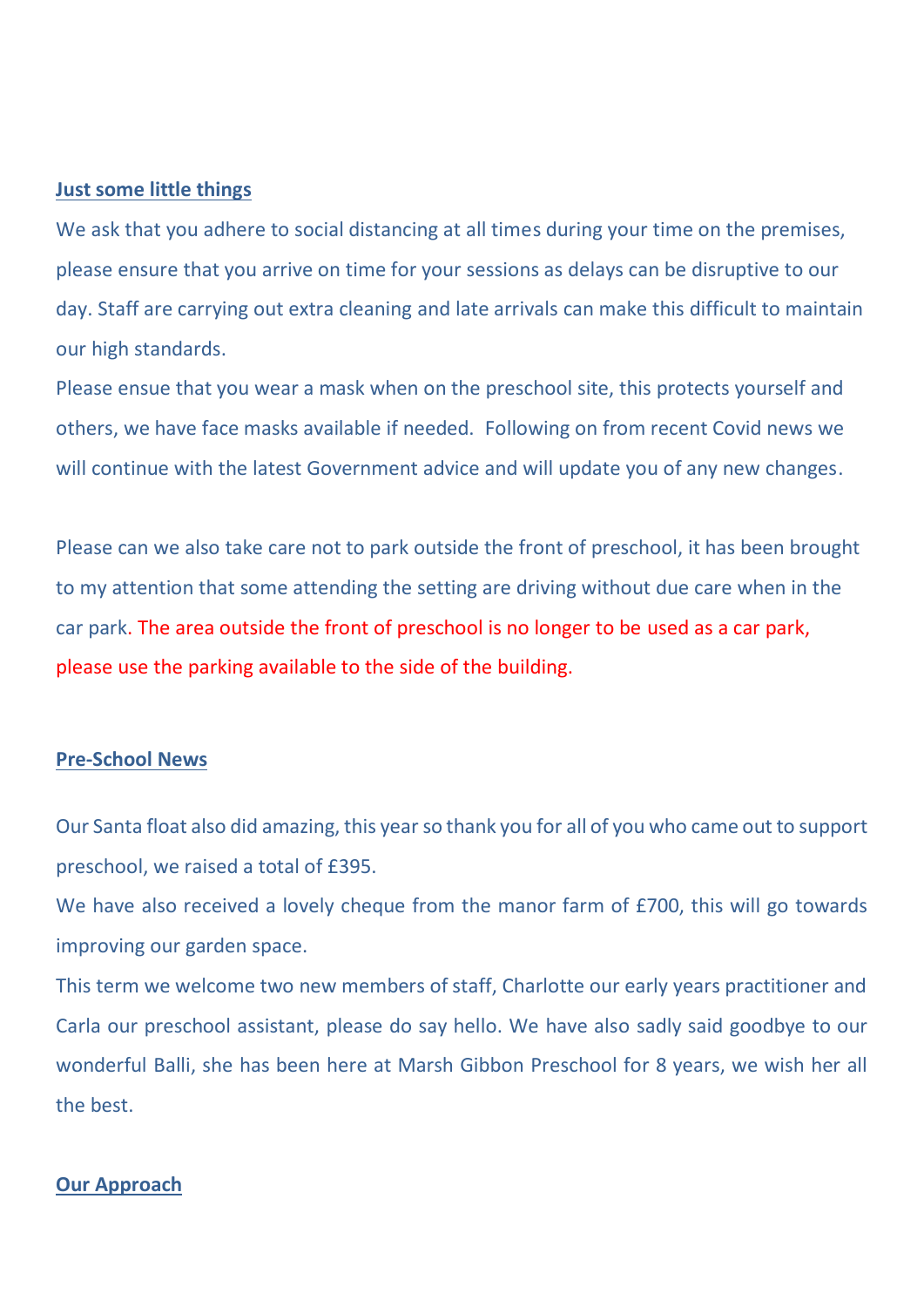We have been making some changes to preschool the last few weeks and developing a new way of delivering our curriculum, The Curiosity Approach aims to create 'thinkers & doers' by putting the child at the centre of their own development and education. Modern toys and technology are removed from the learning environment and replaced with everyday items to encourage children's natural curiosity and eagerness to explore and create. By adopting The Curiosity Approach, it enables educators to bring joy and happiness to Early Childhood as children follow their own ideas and Schematic learning styles. Children's curious minds are open and flexible and their hearts trusting and generous ready to be filled will the continuous joy of learning

It's an intrinsic desire that sadly over time the Early Childhood system has become a race to prepare them for school. Instead of enjoying this precious moment in time, to play and be happy. Pre-schools have become just that! PRE school. Early Childhood Educators have a responsibility to support and reinforce this innate curiosity to give children the confidence to develop their own theories about our incredible world. To take our foot off the accelerator of learning and let children PLAY unhurried, un-rushed by tests, targets and formal next steps.

For us here to develop and embed this approach we need your support, in sourcing resources so we can develop and continue to make preschool a place for happy and creative learners.

Below are a few ideas of what we would like our setting to look like, and develop our approach.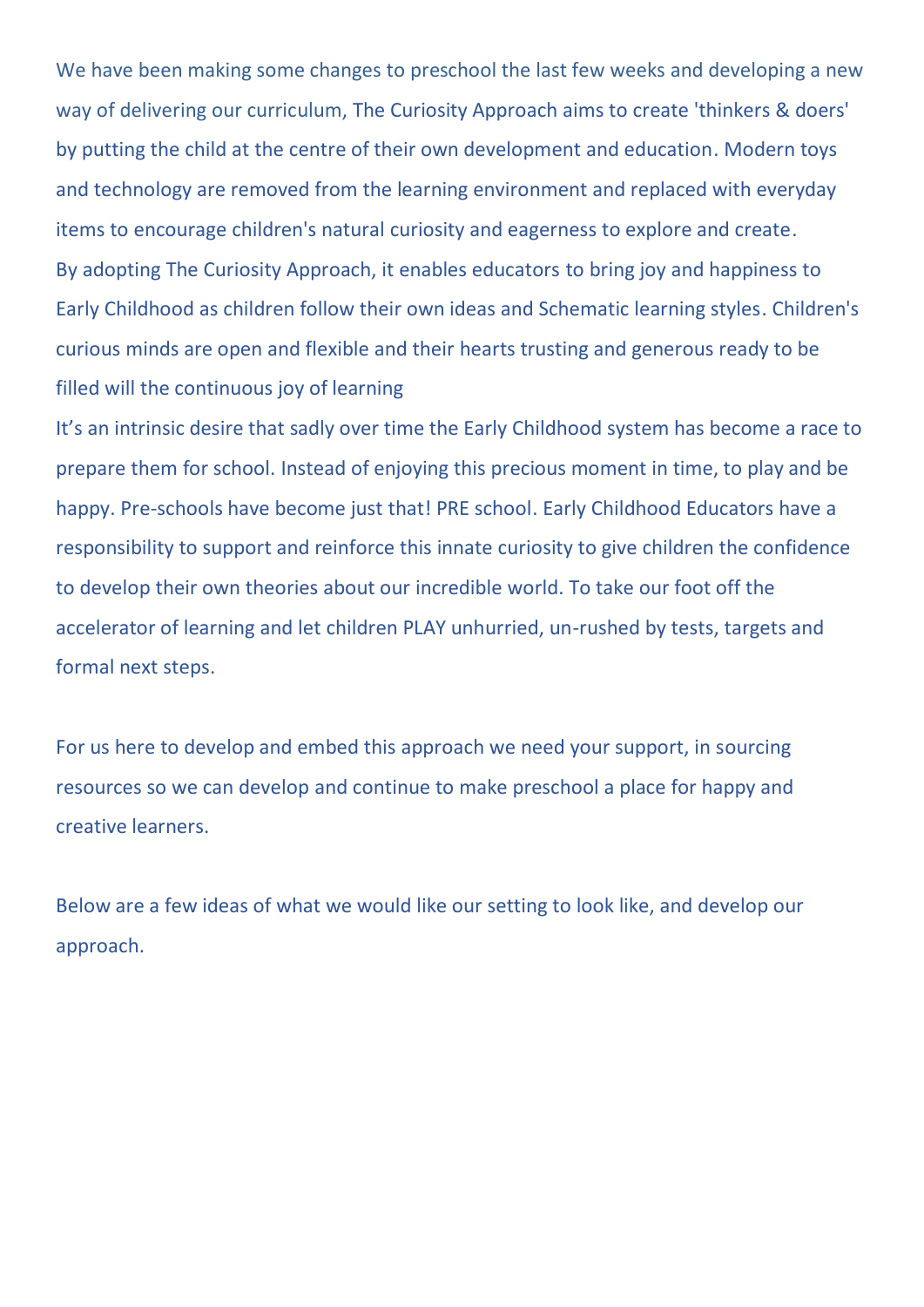



If you would like more information on this approach please come and speak with me., or follow the following link below. I hope you all support this approach. [https://www.thecuriosityapproach.com](https://www.thecuriosityapproach.com/)

### **Snack, PE and Cha Cha chipms donations**

Here at preschool the children are given a wide range of different experiences, we believe all children should have the same start.

Each week we have two companies attend, to deliver an educational session, this term we have decided to keep with PE George and Katy from Cha Chimps. If your child attends a Monday or a Wednesday PM, you will have received a donation request for these sessions. **Snack**

We ask that parents make a contribution to our snack costs, this is so we can offer the children a wide range of foods, and cooking activities for all the children. We kindly ask for a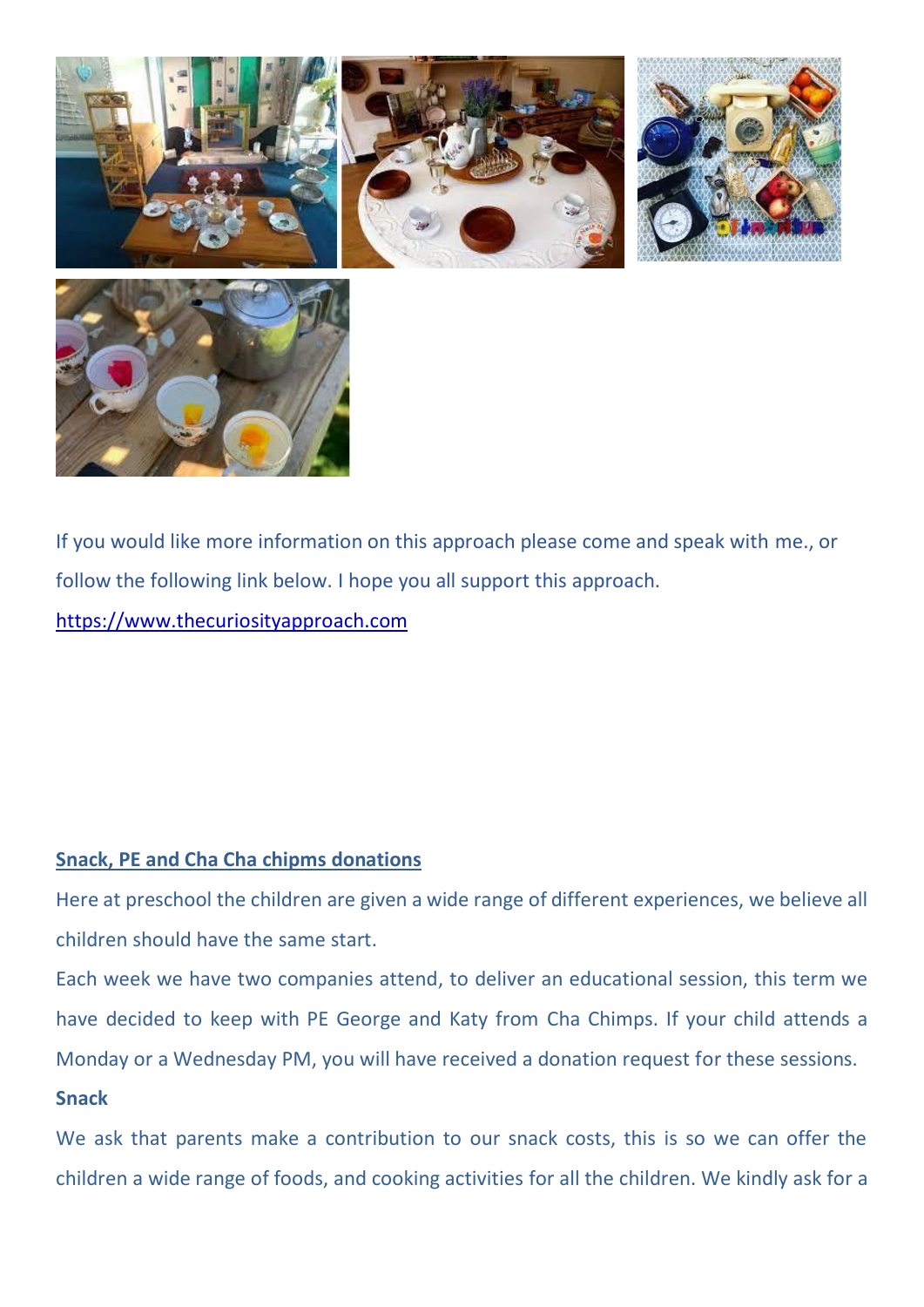£10 donation. If you are able to donate towards snack, please pay online in the usual way referencing snack and your child's name.

#### **Book Look**

We wanted to offer you all the opportunity to have a look at your child's individual learning journal.

We will be providing you the opportunity to have a look at your child's learning journal, over the coming weeks. As we are not able to have parents in for stay and play this term, we will ensure that your child's key worker will arrange a time to discuss with you, your child developmental progress this will either be a telephone call or face to face.

#### **Preschool Jobs**

We would really like some budding gardeners to help us make the best of our outdoor space and extend our learning opportunities.

If you could spare a few hours, or could donate some plants or vegetables to get us started we would really appreciate it. If you think you could help, please do speak to Tracey or Karen.

### **Resources from home!**

It's is so easy to collect some resources in your very own homes! Instead of putting cereal

boxes, milk cartons, yoghurt pots etc. in the bin… why not bring them into pre-school so that we can add them to our junk modelling area! Some of these objects may seem like 'rubbish' but to 2-, 3- or 4-year-olds with HUGE imaginations, these objects can be transformed into double



decker buses, rockets and spaceships!! We welcome all (clean) recycling at pre-school.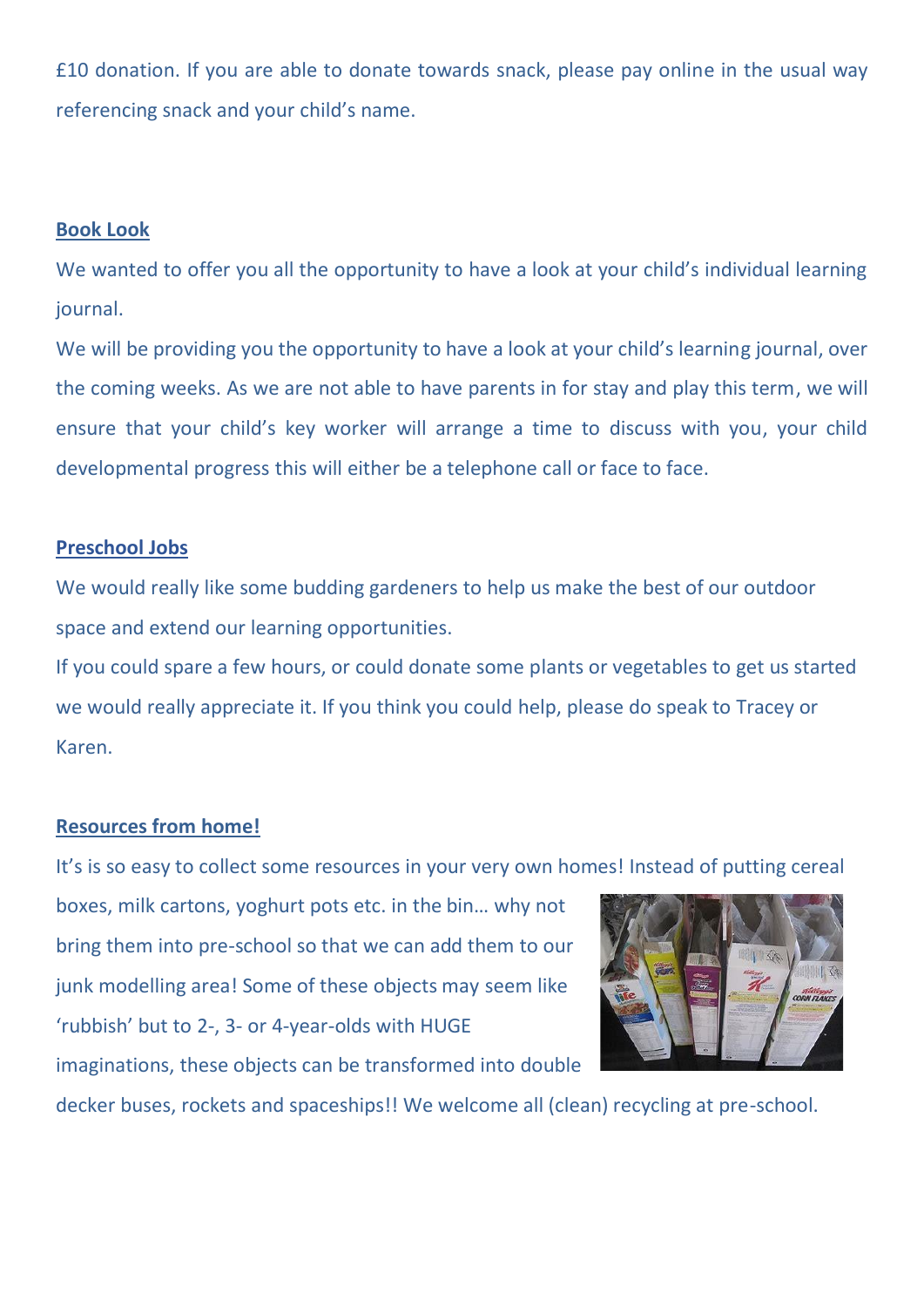

We also welcome any fruit/veg that you may be able to donate. We like to add real food to the home corner at preschool, the children can explore textures, practice chopping and share ideas of how they could prepare a variety of foods.

### **Lunch boxes**

We love to see all of the yummy and healthy lunches that your children bring into preschool! Can we just remind you that all grapes must be cut in half (long ways) to reduce the risk of choking and that you are not providing your children with any form of nuts in their lunches e.g., no peanut butter in sandwiches or cereal bars with nuts etc.



### **Weather and appropriate clothing**

This is a little reminder that we encourage children to go out in all weathers so please make sure that your children are dressed appropriately for all weathers. Welly boots, sun cream, coats and any waterproof trousers/suits are ideal for all types of play outside. Spare clothes in your children's bags would be greatly appreciated, just in case they become wet/dirty from having too much fun outside! **Please remember to label all clothes and especially wellies!**

#### **Don't Forget Board**

**Please don't forget our 'DONT FORGET BOARD' –** This board is a great way to keep you up to date with what is going on. Please take 2 minutes to look at it each day as we use it to remind you of events going on and forms that need to be handed in.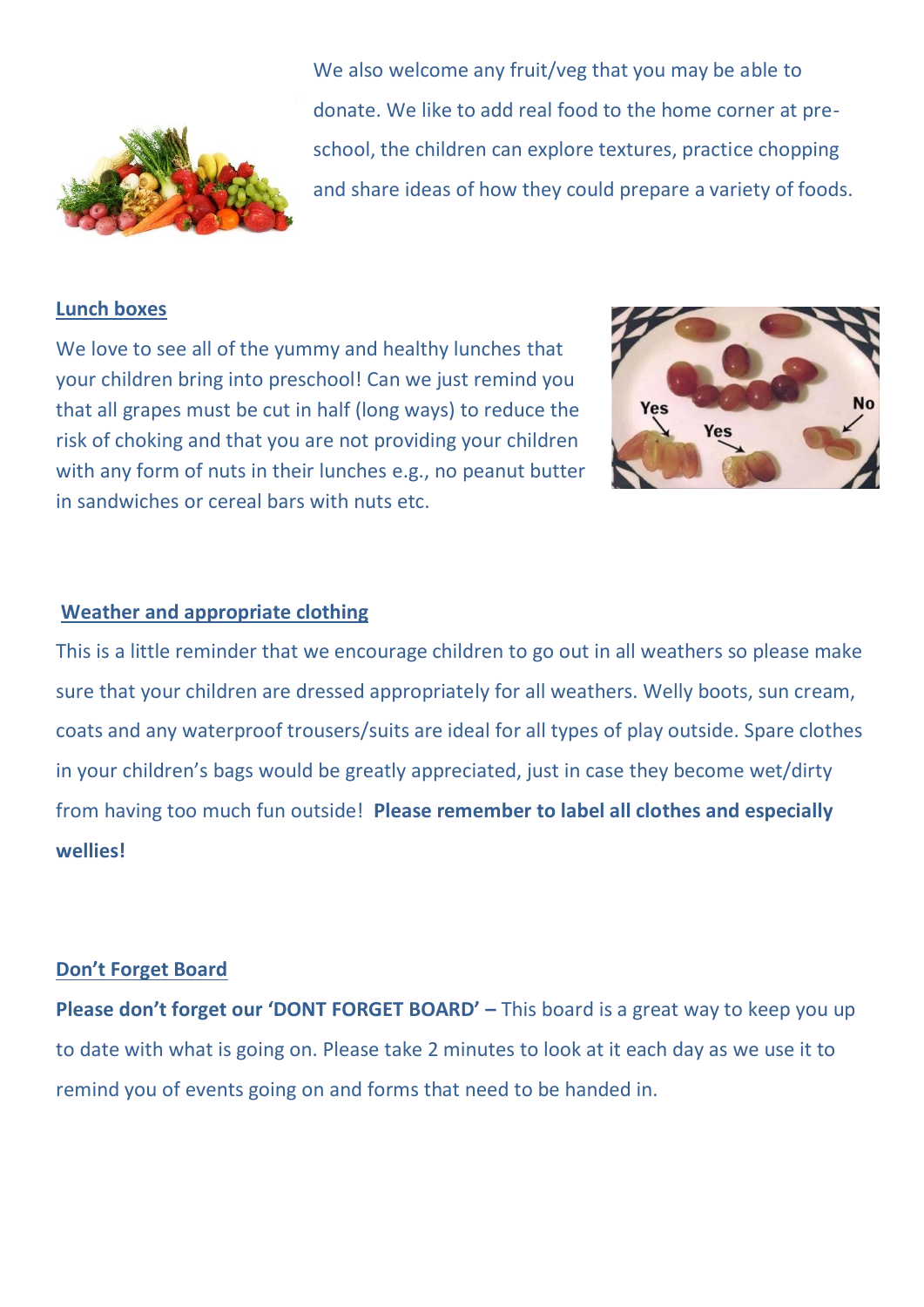## **Invoices/Charges – 2022/2023**

The revised fees are as follows:

 $3/4$  year olds =  $£5.30$  per hour

2 year olds =  $E$ 5.70 per hour (this will reduce to £5.30 the term after your Child turns 3)

Lunch Club  $12$ pm-1pm =  $E5$ 

Breakfast Club 8.15am-9am =  $E4$ 

Please ensure that invoices are paid before the deadline which is stated on each invoice.

Payments can be made online using the following details.

Marsh Gibbon Preschool **Santander** 09-01-55 14785705

# **WE ARE TRYING TO BECOME A CASHLESS PRESCHOOL PLEASE MAKE PAYMETS ONLINE WHERE POSSIBLE.**

There are other ways in which you can support preschool, through donations.

We rely on your generous donations to be able to buy resources for the children and to support the children's learning and development. Should you wish to make a donation please do so online referencing your child's name.

Thank you for supporting us.

**Don't forget to use these services when shopping online, they raise much needed money for us to continue to provide amazing opportunities for the children.**

## **Amazon Wish List**

As some of you may have seen on our social media page we now have our very own Amazon Wish List. We will update the page regularly with resources that we believe the children at Pre-School would enjoy and benefit from developmentally. If any of our lovely families are feeling super kind and generous they will be able to log onto the page and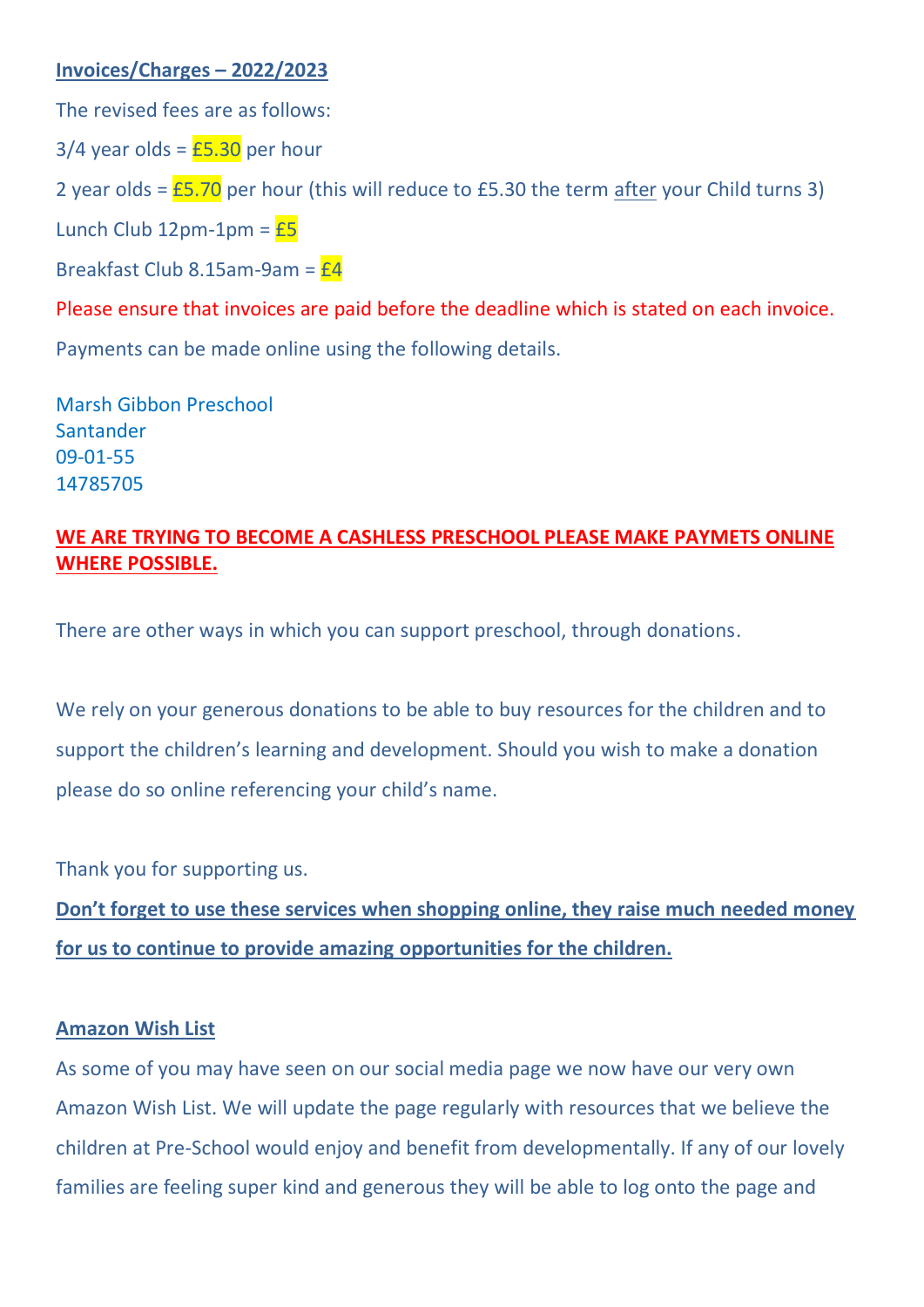make a purchase to bring into Pre-School. The list will consist of resources that range in price... anything from pencil sharpeners to outdoor climbing equipment! As you know we are a charity run pre-school and rely heavily on donations and fundraising events to provide new amazon exciting equipment for the children. Any help is so appreciated!

You can use this link below to view our wish list!

**[https://www.amazon.co.uk/hz/wishlist/ls/3BB2XA78XJSNK/ref=nav\\_wishlist\\_lists\\_1?\\_en](https://www.amazon.co.uk/hz/wishlist/ls/3BB2XA78XJSNK/ref=nav_wishlist_lists_1?_encoding=UTF8&type=wishlist) [coding=UTF8&type=wishlist](https://www.amazon.co.uk/hz/wishlist/ls/3BB2XA78XJSNK/ref=nav_wishlist_lists_1?_encoding=UTF8&type=wishlist) You can also access this link by visiting our website and Facebook page. Thank you in advance for your purchases!** 

## **Easyfundraising.co.uk**

Did you know that you can make money for the Pre-school when you do your internet shopping? Simply visit Easyfundraising.co.uk and register for Marsh Gibbon Pre School – Oxon. You can then click through to all your usual sites like Amazon, Asda, John Lewis, M&S, Interflora, iTunes and lots more.

# **Pre-School Website/ Facebook Page**

Please would you go into the Comments section of the website and leave a comment on what you think of our Pre-School as **your views** are very important to us and prospective parents.

Also, please remember to access our website to lookup useful information such as this newsletter, the parent helper rota, term dates and any important information such as short closures.